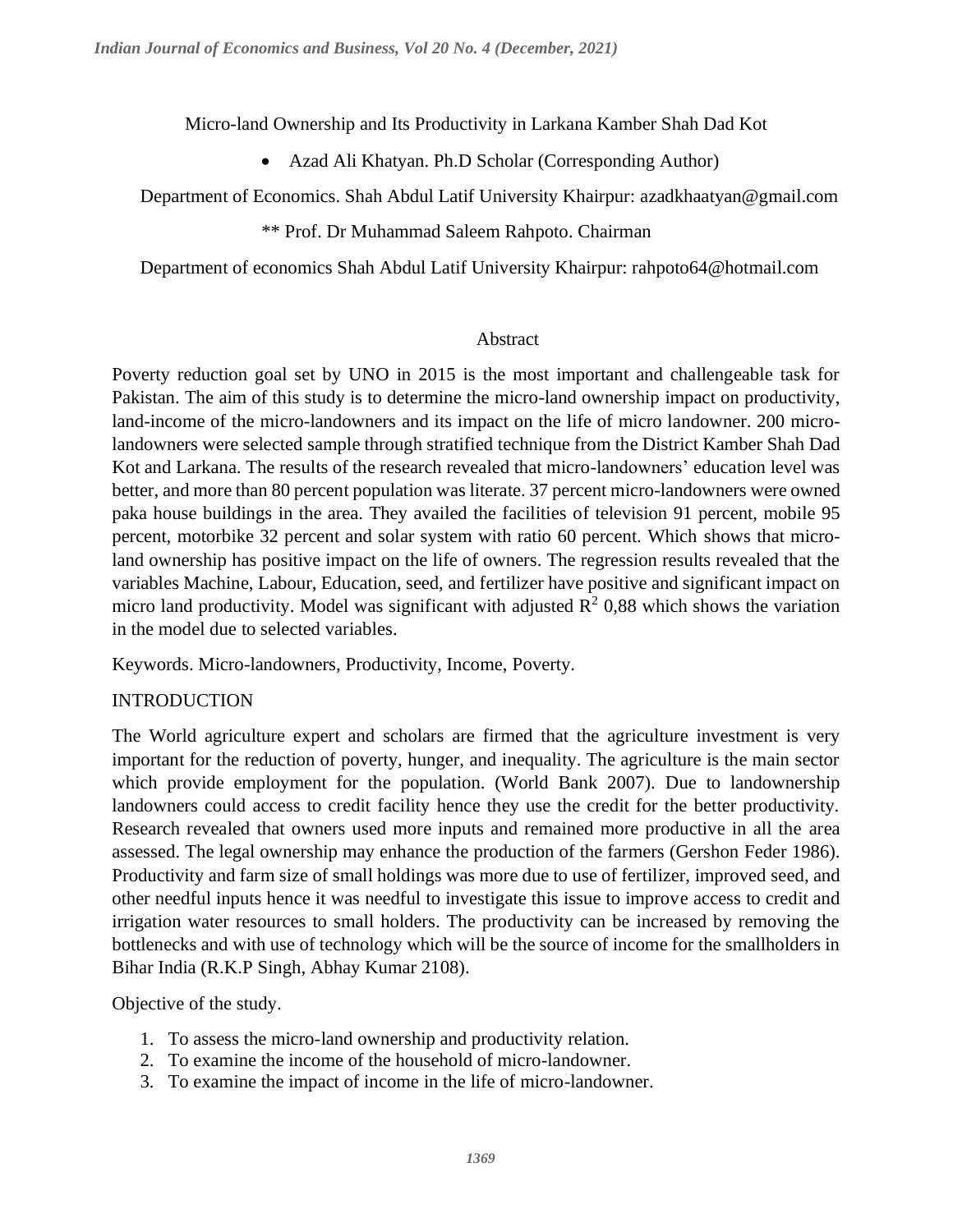### Literature review

Krishna H koiala (2015) "Impact of landownership on productivity and efficiency of rice farmers" The case of the Philippines: - The ratio of share crop and fixed rent of agriculture land in Philippine was 25 percent. Land has been distributed among landless person which has impact on productivity due to landownership. The results of this research revealed that fertilizer, fuel, irrigation cost and area have positive impact on rice production. Education and leasing of land showed more efficiency.

Amorn Pochanasomboon (2020) "Impact of land ownership on economic performance and viability of rice farming in Thailand" In this work performance of rice farmers was examines by using propensity score matching (PSM) technique. Sample divided into two categories weak landownership and full land ownership. The sample of full land ownership got increased yield than weak landownership therefore, the full landownership should be encouraged.

Sarah K Lowder (2015) "The Number, size, Distribution of farmers, smallholder farms, and family farms worldwide" reported that lot of work is done in this connection, but the information and documentations were incomplete. This article by using data of agricultural census found that the number of small and family farm were 570 million in the world. Those who have less than 2 hectors were twelve percent and seventy five percent were family farms. According to the data of 1960- 2000 the average farm size was decreased in low-income countries whereas in upper income countries it was increased. The available data and estimations were very important for the planning.

Kirsna H Koirala (2016) "Impact of land ownership on productivity and efficiency of rice farmers: the case of the Philippines. In this research it was reported that agriculture production is due with a key factor of land. In the year 1988 the reform program was launched to distribute to the land in landless farmers. In this work the productivity of landowners was checked. The stochastic frontier's function method was used. Results revealed that farm productivity and landownership relation was positive.

Schengen Fan (2003)" Is small beautiful? Farm size, productivity, and poverty in Asia agriculture" Agriculture of Asia is full of small farm size. With the passage of time small holdings increase. These farmers were sharing a big share for the security of food and reduction of poverty. Empirically it was observed that the small farms were more productive than large one this case is under observation in the world. In the literature it was found that relationship between farm size and income is positive\e. government can help the small farmer by giving the ownership rights, better access to credit. new technology and new seeds for more production which would inverse the income of poor.

Sandip Kumar Verma "(2020) "Impact of size of holding on productivity of Ballia District Uttar Pradesh" The study used primary data collected through interview technique and questionnaire. 100 respondents were selected randomly. This study revealed that marginal and small holding was increased due to over population and family system. It was found that production of small and marginal farm size was more than large size farms which increased the income of small farmers and made living standard better.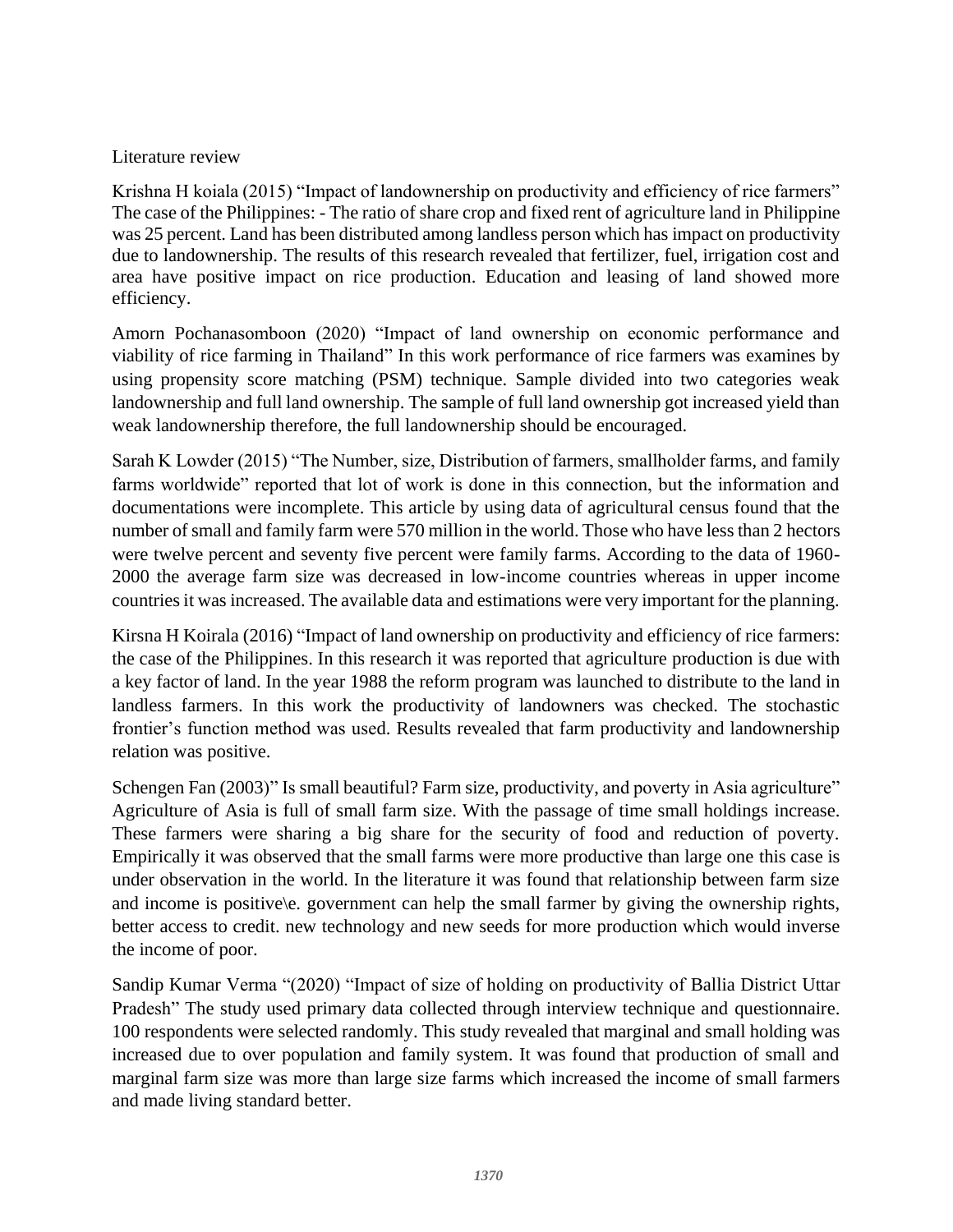Research Methodology

Area

This study selected the area district kamber Shahdad Kot and Larkana. It is consisting of eleven talukas. The population mostly depends on agriculture. Rice and wheat are the main crops in this area.

Data

Primary data was collected through a questionnaire from the micro landowners of the area.

Sample

Sample for this study was 200 micro landowners of Kamber shah Dad Kot and Larkana districts. Sample technique was stratified. It was divided proportionally into eleven talukas.

Formula of proportional stratified sample  $= n / N^*TSS$ 

 $TSS =$  Total sample size

Distribution of sample

| N        | Name of Taluka         | Formula            | Strata |
|----------|------------------------|--------------------|--------|
| $N_1$    | Kamber Ali Khan        | 263934/1925902*200 | 27     |
| $N_2$    | Shah Dad Kot           | 126619/1925902*200 | 13     |
| $N_3$    | Warah                  | 169448/1925902*200 | 18     |
| $N_4$    | <b>Qubo Saeed Khan</b> | 63706/1925902*200  | 7      |
| $N_5$    | Miro Khan              | 98782/1925902*200  | 10     |
| $N_6$    | Nasirabad              | 113779/1925902*200 | 12     |
| $N_7$    | Sijawal Junejo         | 83026/1925902*200  | 9      |
| $N_8$    | Larkana                | 431645*1925902*200 | 45     |
| $N_9$    | Ratodero               | 226209*1925902*200 | 23     |
| N10      | Dokri                  | 169033*1925902*200 | 18     |
| $N_{11}$ | Bakrani                | 174721*1925902*200 | 18     |
|          | 200                    |                    |        |

Data Analysis

The productivity formula was used to find the productivity of micro landowners. For the cobb-Douglas transform method regression the SPSS was used.

The model

Ln  $\Sigma$  y = a + V<sub>1</sub> ln  $\Sigma$  Fertilizer + V<sub>2</sub> ln  $\Sigma$  Labour + V<sub>3</sub> ln  $\Sigma$  Seed + V<sub>4</sub> ln  $\Sigma$  Machine + V<sub>5</sub> ln Education

Where

 $Y =$  productivity Rs/Acre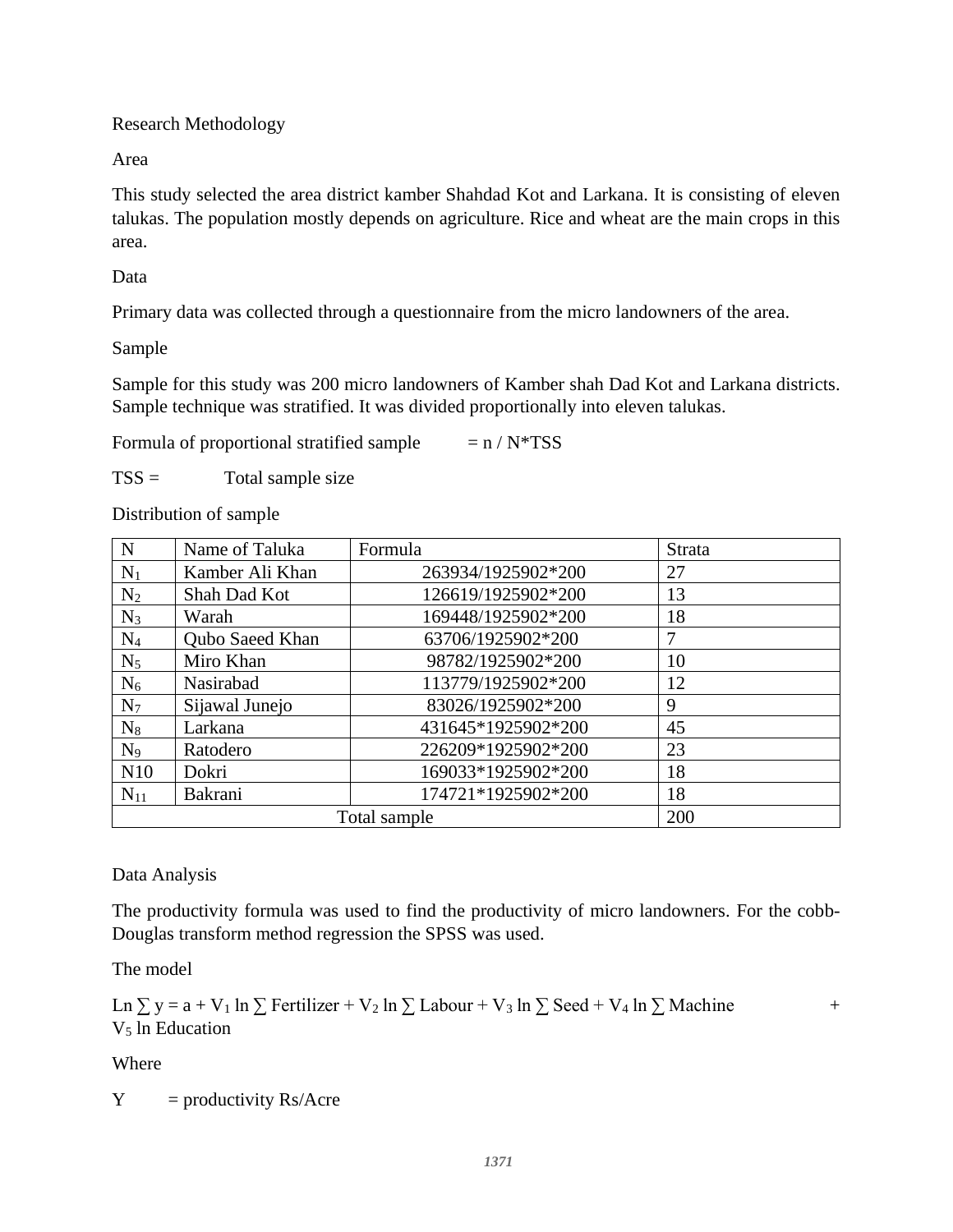- $V_1$  = Fertilizer Rs /Acre
- $V_2$  = Labour man/Acre
- $V_3$  = Seed Rs /Acre
- $V_4$  = Machine Rs/Acre
- $V_5$  = Years/ Micro landowner

Results and Discussion

Demographic results

Table No:1 Age of the Micro landowners

| Age Group | Frequency | Percentage |
|-----------|-----------|------------|
| 18 to 30  | 22        | 11 %       |
| 31 to 40  | 69        | 34.5 %     |
| 41 to 50  | 91        | 45 %       |
| 51 to 60  | 18        | 9 %        |
| Total     | 200       |            |

Interpretations

Table no:1 shows the age of the population. It shows that the micro-landowners age was mostly in the group of 31 to 50 years, more than 75 % respondents age was between this group. 11 percent population belongs to younger age of group of 18 to 30 and 9 percent were above 50 years.

| Education group | Frequency | Percentage |
|-----------------|-----------|------------|
| Illiterate      | 25        | 12.5 %     |
| Primary         | 90        | 45 %       |
| Middle          | 20        | 10 %       |
| Matric          | 32        | 16 %       |
| Inter           | 15        | 7.5 %      |
| Graduation      | 10        | 5 %        |
| <b>Masters</b>  | 8         | 4 %        |
| Total           | 200       |            |

Table No: 2 Education of the Micro Landowners

Interpretations

Education variable revealed that micro land- owners were well in education. More 80 percent micro land- owners were literate. This result was the positive impact of the increased incom

Table No: 3 family size

| <b>Family Group</b> | Frequency      | Percentage |
|---------------------|----------------|------------|
| $01$ to $05$        | $\overline{ }$ | 35.5 %     |
| 06 to 10            | 99             | 49.5 %     |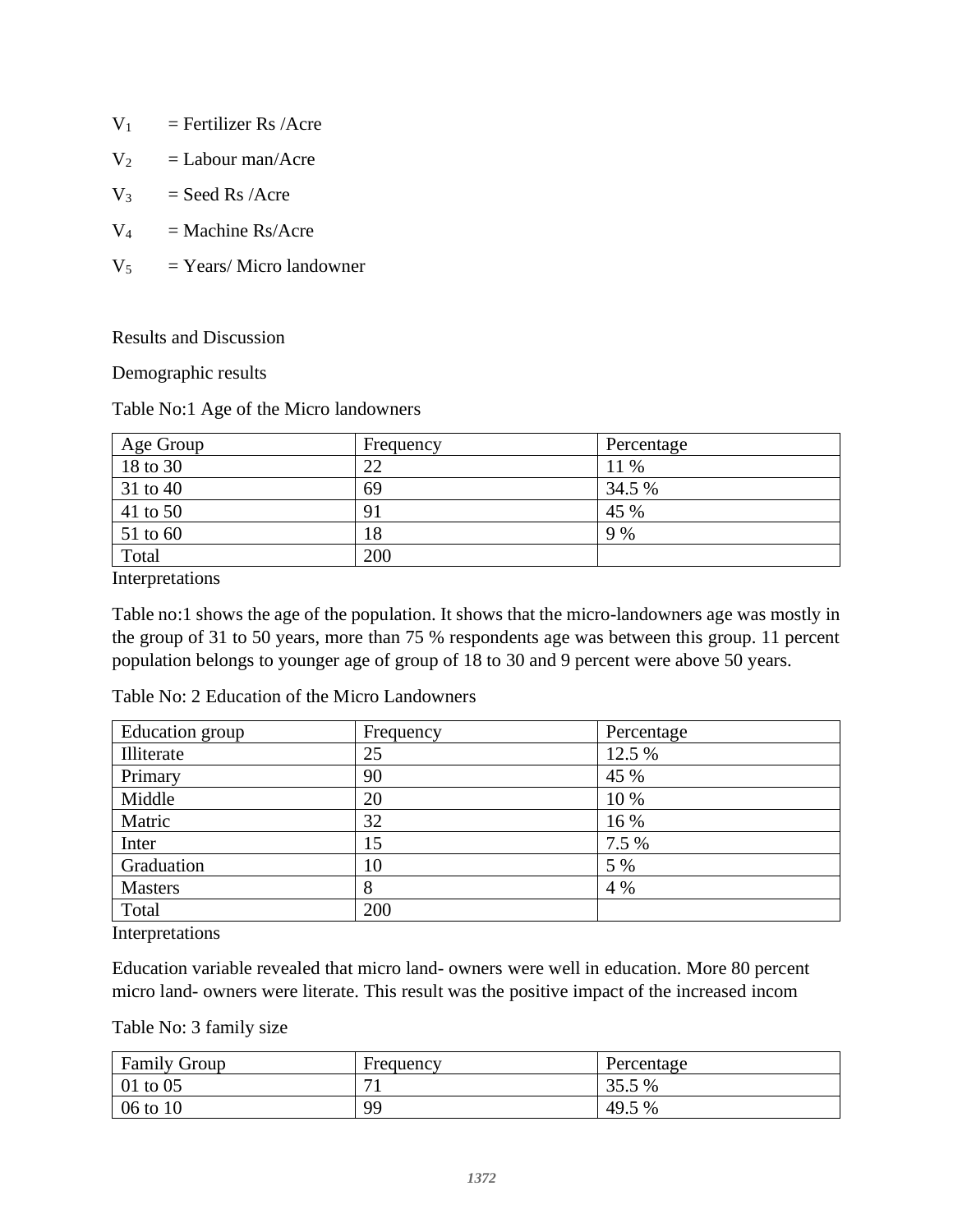| tΟ<br>- 11<br><b>.</b>                     | $\sim$<br>υU | $\%$<br>⊥ັ |
|--------------------------------------------|--------------|------------|
| $\mathbf{r}$<br>vu<br>$\sim$ $\sim$ $\sim$ | 200          |            |

Interpretations

The family size of micro-landowners is shown in the above table which indicates that 25 percent respondents were in the family group of 1 to 5 members,49 percent in the group of 6 to 10 members, only 15 percent respondents have a big family in the area.

Table N0: 4 House buildings

| House Building | Frequency                    | Percentage |
|----------------|------------------------------|------------|
| Paka           | 75<br>ັບ                     | 37.5 %     |
| Katcha         | $1 \cap \mathcal{L}$<br>رے ت | 62.5 %     |

.Interpretations

Micro-landowners' income impact is visible on house buildings. Paka house was owned by 37 percent owners among the selected respondents.

| Table No:05 Other facilities Provision |
|----------------------------------------|
|----------------------------------------|

| Facility   | Frequency | Percentage |
|------------|-----------|------------|
| TV         | 182       | 91 %       |
| Solar      | 120       | 60 %       |
| Freezer    | 98        | 49 %       |
| Air Cooler | 26        | 13 %       |
| Mobile     | 190       | 95 %       |
| Bike       | 65        | 32.5 %     |
| Cycle      | 45        | 22.5 %     |
| Dish       | 25        | 12.5 %     |

Interpretations

Income factor is very important for the comfort of life. Due to micro land the income of population is better, hence the comfort facilities are availed by the owners. 91 percent have television. 60 percent have solar facility, 49 percent have freezer and 95 percent have mobile. Air cooler facility was available for 13 percent respondents which revealed the significant impact of micro land ownership

Regression Results

#### **Reliability Statistics**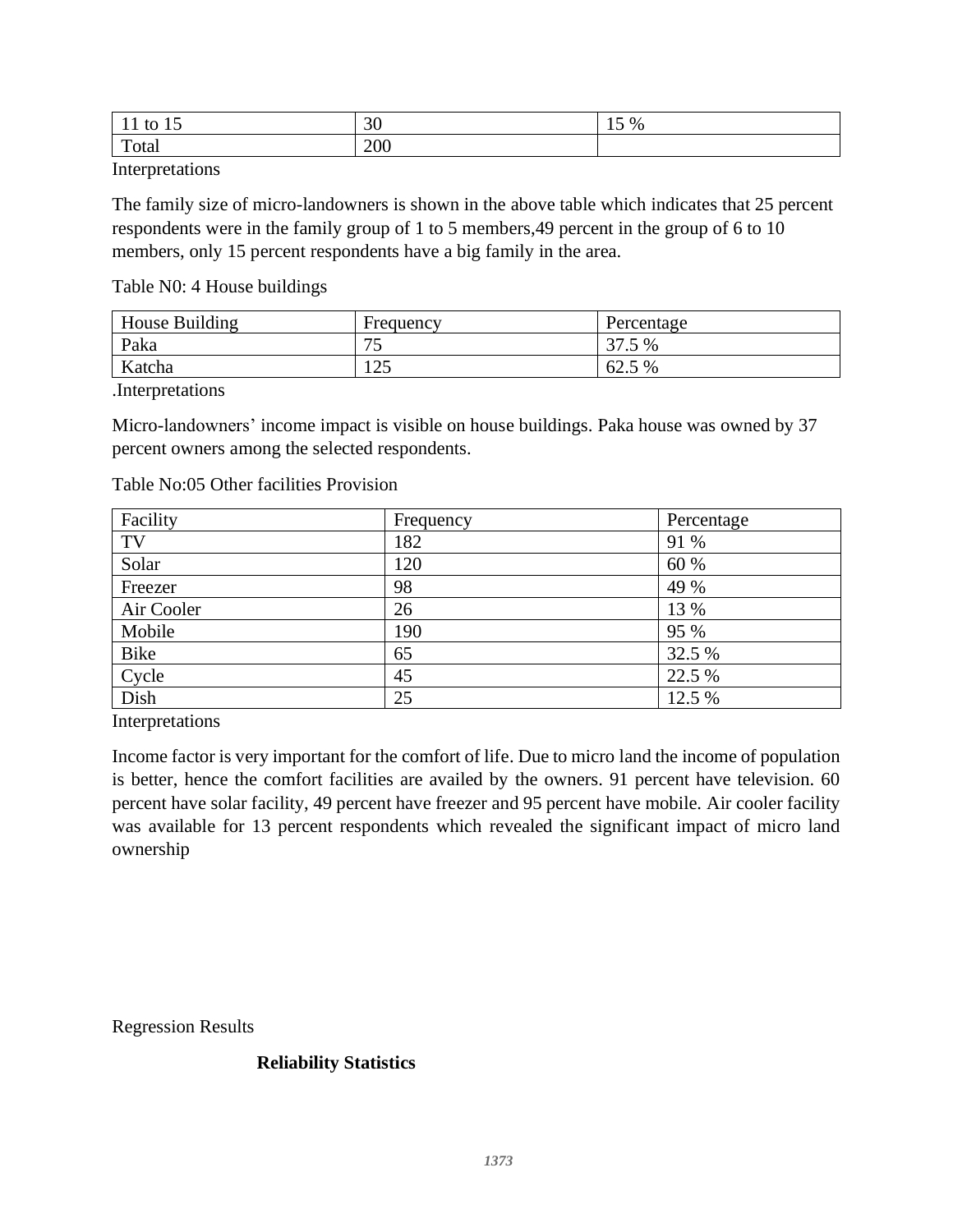| <b>Cronbach's Alpha</b> N of Items |  |
|------------------------------------|--|
|                                    |  |

Interpretations

The reliability ratio should be more than 0.05. In this research the reliability is 0.812 which indicates that data is reliable to be process for further results.

#### **Model Summary**

| Model R |                | R Square | Adjusted R<br>Square | Std. Error of the Estimate |
|---------|----------------|----------|----------------------|----------------------------|
|         | $.943^{\circ}$ | .889     | .886                 | .05895                     |

a. Predictors: (Constant), Fertilizer, Education, Machine, Labour, Seed

#### Interpretations

In this research model the model summary shows the adjusted R square. It reveals the variation in the model due to independent variables. In this table it is 0.886 which explained the 88 percent variation in the model. The independent variables have good impact.

### **ANOVA<sup>a</sup>**

| Model |            | Sum of<br>Squares | df  | Mean Square F |         | Sig.              |
|-------|------------|-------------------|-----|---------------|---------|-------------------|
|       | Regression | 5.418             |     | 1.084         | 311.771 | .000 <sup>b</sup> |
|       | Residual   | .674              | 194 | .003          |         |                   |
|       | Total      | 6.092             | 199 |               |         |                   |

a. Dependent Variable: Productivity

b. Predictors: (Constant), Ln Fertilizer, Ln education, Ln Machine, Ln Labour, Ln seed

## Interpretations

The benchmark of the Anova test is 0.5. in this work the significant level is 0.000 which indicates that model is significant and positive to variables

## **Coefficients<sup>a</sup>**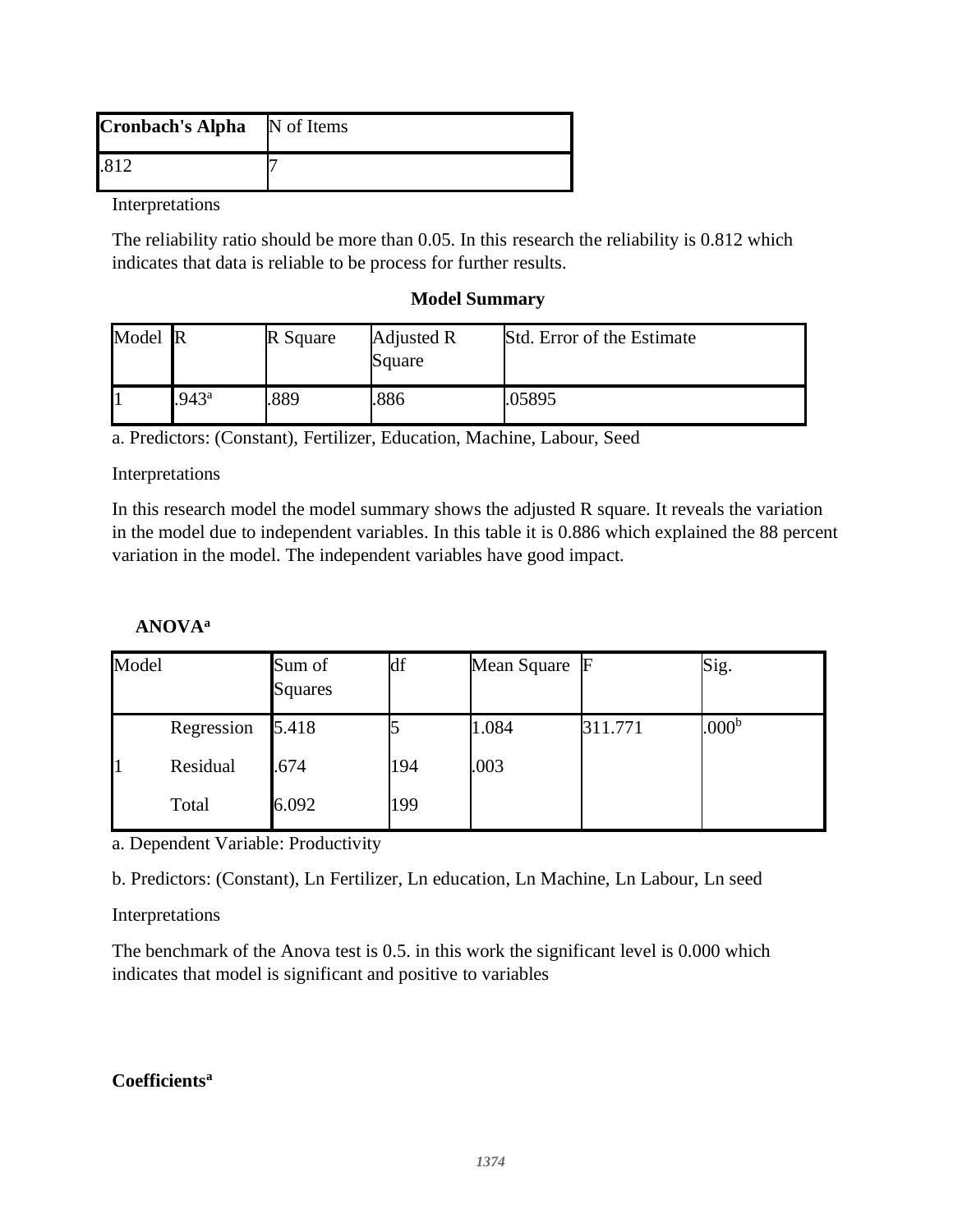| Model |            | Unstandardized<br>Coefficients |            | Standardized<br>Coefficients |       | Sig. |
|-------|------------|--------------------------------|------------|------------------------------|-------|------|
|       |            |                                | Std. Error | Beta                         |       |      |
|       | (Constant) | 5.444                          | .580       |                              | 9.378 | .000 |
|       | Machine    | .291                           | .063       | .148                         | 4.622 | .000 |
|       | Labour     | .842                           | .089       | .344                         | 9.457 | .000 |
| 1     | Education  | .025                           | .007       | .132                         | 3.883 | .000 |
|       | Seed       | .171                           | .023       | .338                         | 7.527 | .000 |
|       | Fertilizer | .137                           | .042       | .172                         | 3.286 | .001 |

a. Dependent Variable: Productivity

# Interpretation

Table shows the coefficient results. The results of the models shows that all the variables have positive and significant impact on the dependent variable. The variable labour has a large impact which reveals that if other variables remain constant the One- rupee expenditure on labour increases the production by 0.842 percent. Machine variable increases 0.291 percent, Education 0.025 percent, seed 0.0171 percent and fertilizer 0.137 percent increases in the production.

# Conclusion

Micro land ownership is considered for the increase of income to reduce poverty in the country Specially in the rural areas. This study was conducted to check out the relation between Micro land ownership and Productivity. The income of Household and its impact on the landowner's life. Two hundred sample was selected through stratified technique. The results revealed that micro land ownership relation with productivity is positive. Education level of the owners was better. The needful facilities for the comfort of the life were availed by the respondents with reasonable ratio. The model of the research revealed positive impact of independent variables on dependent variable productivity. The adjusted are square in the model is 0.88. Which is significant. On the variables have positive and significant impact micro landowners have increased income due to micro land ownership Which indicate that micro land ownership can be helpful in reduction of poverty in the rural areas.

Average Income of the Micro-landowner.

Formula Total Income / selected sample